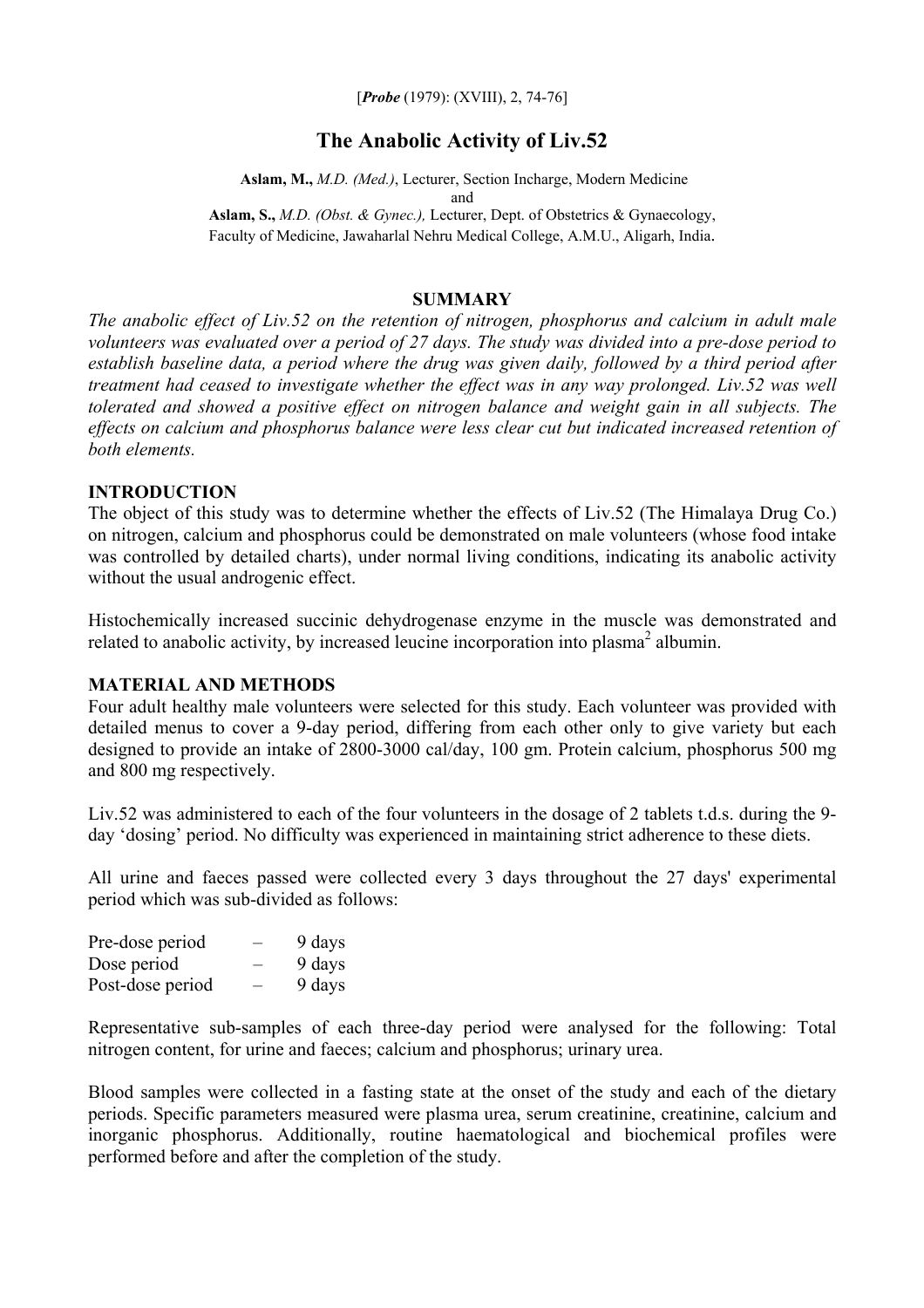## **RESULTS**

No relevant clinical signs were noted during the experimental period. Weight loss was observed in these volunteers, all of whom were involved in relatively heavy manual activities during the 'Predose' period. This suggested inadequate calorie intake. No change of diet was made and in each case the rate of weight loss was reduced or reversed during the subsequent two 9-day dosing and post-dosing periods (Table 1). The 'balance' for nitrogen, calcium and phosphorus was calculated as the dietary intake minus the sum of urinary and faecal outputs for each period.

| <b>Table 1:</b> Summary of balances: daily average over the three 9-day periods |              |                |         |         |               |         |              |
|---------------------------------------------------------------------------------|--------------|----------------|---------|---------|---------------|---------|--------------|
| Subject                                                                         | Age in years | Period<br>N(g) |         |         |               | Weight  | Starting wt. |
|                                                                                 |              |                | Ca(g)   | P(g)    | change $(kg)$ | (Kg)    |              |
| $\mathbf{A}$                                                                    | 30           | Pre-dose       | $+0.48$ | $-0.19$ | $+0.59$       | $-1.02$ | 72.58        |
|                                                                                 |              | Dose           | $+1.97$ | $+0.14$ | $+0.78$       | $-0.46$ |              |
|                                                                                 |              | Post-dose      | $+1.91$ | $+0.18$ | $+0.78$       | $+0.68$ |              |
| $\boldsymbol{B}$                                                                |              | Pre-dose       | $+5.80$ | $-0.03$ | $+0.71$       | $+1.25$ | 66.11        |
|                                                                                 | 47           | Dose           | $+5.89$ | $+0.31$ | $+0.92$       | $+0.23$ |              |
|                                                                                 |              | Post-dose      | $+6.86$ | $+0.32$ | $+0.92$       | 0.00    |              |
| $\mathcal{C}$                                                                   | 27           | Pre-dose       | $+3.87$ | $+0.31$ | $+0.90$       | $-1.48$ | 77.23        |
|                                                                                 |              | Dose           | $+7.08$ | $+0.31$ | $+0.99$       | $-0.11$ |              |
|                                                                                 |              | Post-dose      | $+4.56$ | $+0.43$ | $+0.95$       | $-0.23$ |              |
| D                                                                               | 34           | Pre-dose       | $-1.07$ | $+0.35$ | $+1.00$       | $-2.50$ | 93.67        |
|                                                                                 |              | Dose           | $+2.40$ | $+0.27$ | $+0.93$       | $-0.45$ |              |
|                                                                                 |              | Post-dose      | $+1.47$ | $+0.35$ | $+0.94$       | $+0.45$ |              |
| $N - Nitrogen$ , Ca - Calcium, P - Phosphorus.                                  |              |                |         |         |               |         |              |

*Nitrogen*: A positive nitrogen balance was demonstrated in all four subjects during the dosing period. This persisted during the post-dosing period, at levels higher than were observed before dosing commenced.

*Calcium*: Two volunteers showing a slight negative balance came into positive balance during the dosing and post-dosing periods. No definite effect was observed in the other two volunteers.

*Phosphorus*: All volunteers were in a state of positive balance, which was increased in the two who showed a change of calcium balance, without a definite effect being observed in the remaining two.

Of the additional tests undertaken, the following results were considered to be significant.

*Urea nitrogen*: Total urinary nitrogen was reduced in three out of 4 cases during the dosing periods and also subsequently. The effect was similar for urea nitrogen, so that the ratio of the two remained relatively constant (Table 2).

| Table 2: Urinary nitrogen changes (g/9 day period) |           |                              |        |                    |  |  |  |
|----------------------------------------------------|-----------|------------------------------|--------|--------------------|--|--|--|
| Subject                                            | Period    | Total urinary $N$ (g/9 days) | Urea-N | Urea N/total $N\%$ |  |  |  |
| A                                                  | Pre-dose  | 127.3                        | 99.1   | 77.8               |  |  |  |
|                                                    | Dose      | 114.6                        | 99.3   | 86.6               |  |  |  |
|                                                    | Post-dose | 113.4                        | 92.0   | 81.1               |  |  |  |
| B                                                  | Pre-dose  | 77.5                         | 65.5   | 84.5               |  |  |  |
|                                                    | Dose      | 77.5                         | 61.0   | 78.5               |  |  |  |
|                                                    | Post-done | 66.1                         | 48.0   | 72.6               |  |  |  |
| $\mathsf{C}$                                       | Pre-dose  | 99.5                         | 85.7   | 86.1               |  |  |  |
|                                                    | Dose      | 70.4                         | 57.6   | 81.8               |  |  |  |
|                                                    | Post-dose | 93.7                         | 64.1   | 68.4               |  |  |  |
| D                                                  | Pre-dose  | 140.6                        | 115.1  | 81.9               |  |  |  |
|                                                    | Dose      | 104.5                        | 87.9   | 84.1               |  |  |  |
|                                                    | Post-dose | 118.1                        | 96.1   | 81.4               |  |  |  |
| Urea- $N - U$ rea Nitrogen                         |           |                              |        |                    |  |  |  |